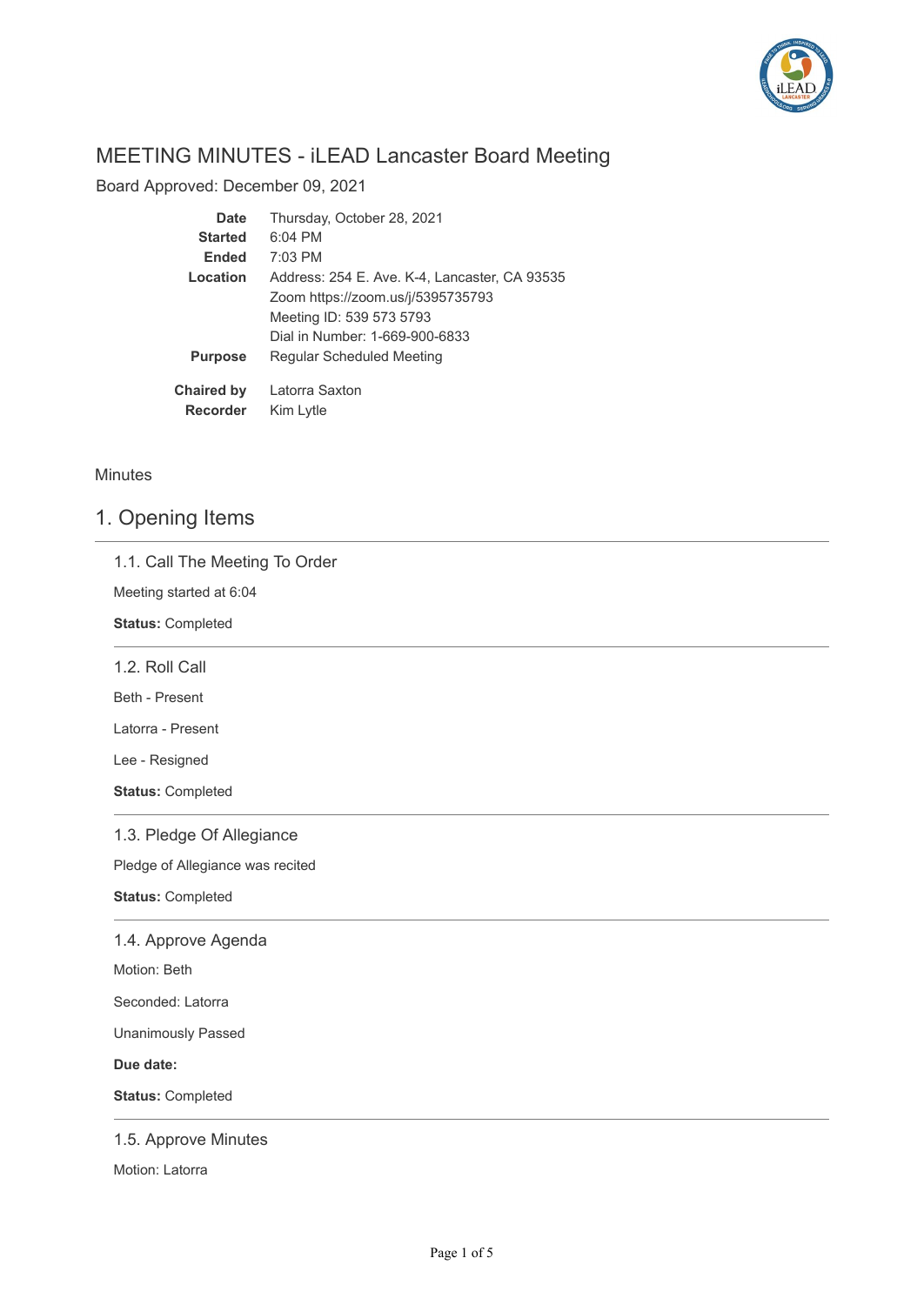

Seconded: Beth

Unanimously Passed

### **Due date:**

### **Status:** Completed

**Documents** 

- Minutes-2021-07-29-v2.pdf
- Minutes-2021-06-24-v3.pdf

## 2. Curriculum Moment

### 2.1. Curriculum Moment

Learners shared the "Buddy Bench" which was designed in memory of Tina Tharp, school counselor.

**Status:** Completed

## 3. Public Comments

### 3.1. Public Comments

The public may address the iLEAD Lancater governing board regarding any item within the Board's jurisdiction whether or not that item appears on the agenda during this time. If you wish to address the Board, please complete a public comment card. Comments for the public will be limited to 3 minutes.

No Public Comments Made

**Status:** Completed

### 4. Consent Items

### 4.1. Personnel Reports

Motion: Latorra

Seconded: Beth

Unanimously Passed

#### **Due date:**

**Status:** Completed

Documents

- Personnel Report Lancaster 9.2.2021.pdf
- Personnel Report\_Lancaster 10.19.2021.pdf

### 4.2. Check Register

Motion: Latorra

Seconded: Beth

Unanimously Passed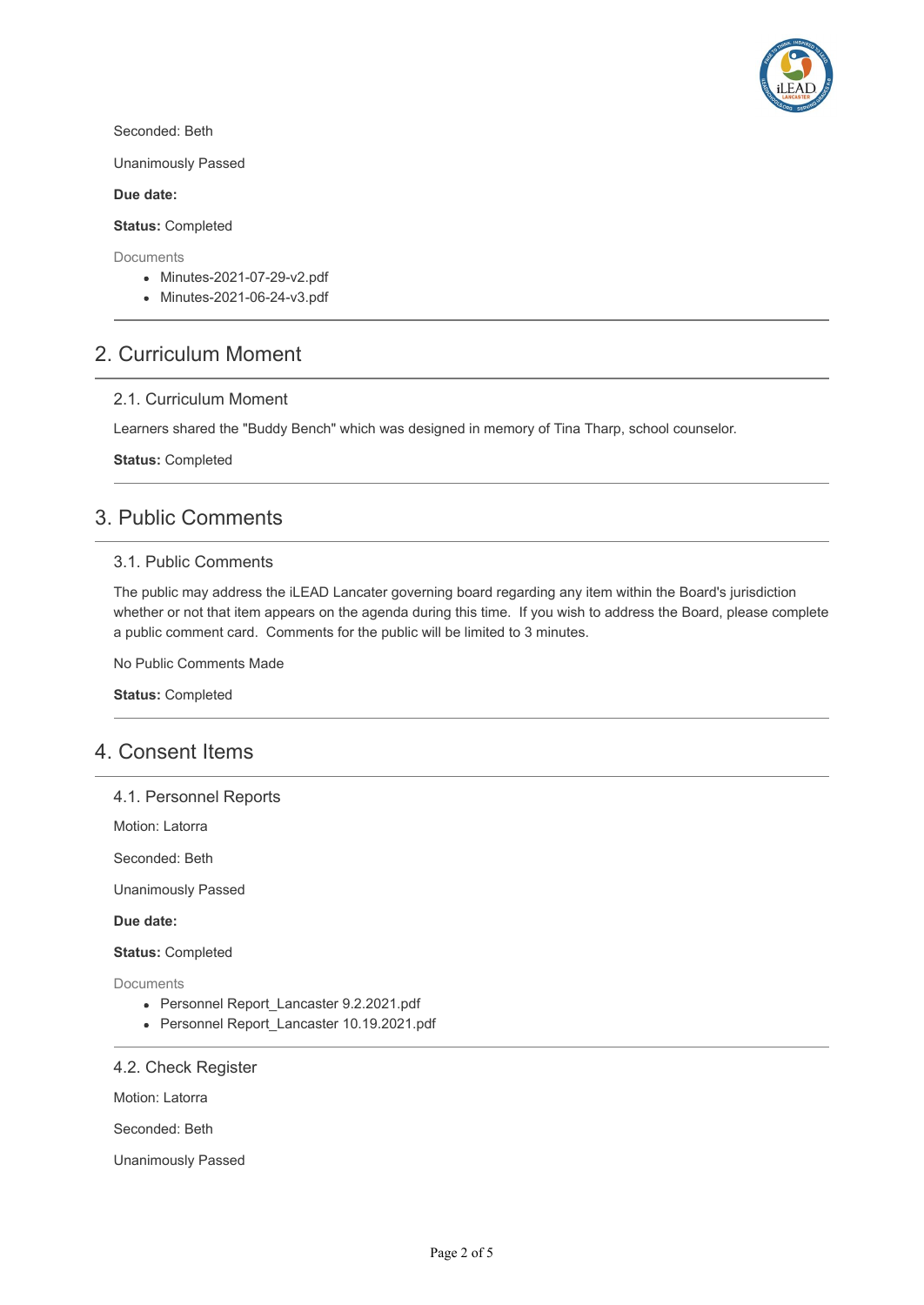

### **Due date:**

### **Status:** Completed

Documents

Lancaster Payment Register 20211020.pdf

## 5. Discussion And Reports

### 5.1. School Director Report

Nykole presented the School Director Report and answered questions of the Board.

**Status:** Completed

### 5.2. The iDEAL Process

Matt Watson, iLEAD CA Support Provider, presented the iDEAL Process and answered questions of the Board.

**Status:** Completed

Documents

iDEAL Tool, Rollout, & Implementation.pdf

## 6. Action Items

### 6.1. 2020-2021 Unaudited Actuals

Request approval of the unaudited actuals as proposed for last schools year.

Kelly O'brien, iLEAD CA Support Provider, presented the Unaudited Actuals and answered questions of the Board.

Motion: Latorra

Seconded: Beth

Unanimously Passed

**Due date:**

**Status:** Completed

**Documents** 

2020.2021 Lancaster SACS Reports Unaudited Actuals and Budget.pdf

### 6.2. ESSER III Expenditure Report

Request approval of required Expenditure Plan For ESSER III one time funding based on allowable expenditures.

Lara Durrell, iLEAD CA Support Provider, presented the Unaudited Actuals and answered questions of the Board.

Motion: Beth

Seconded: Latrorra

Unanimously Passed

**Due date:**

**Status:** Completed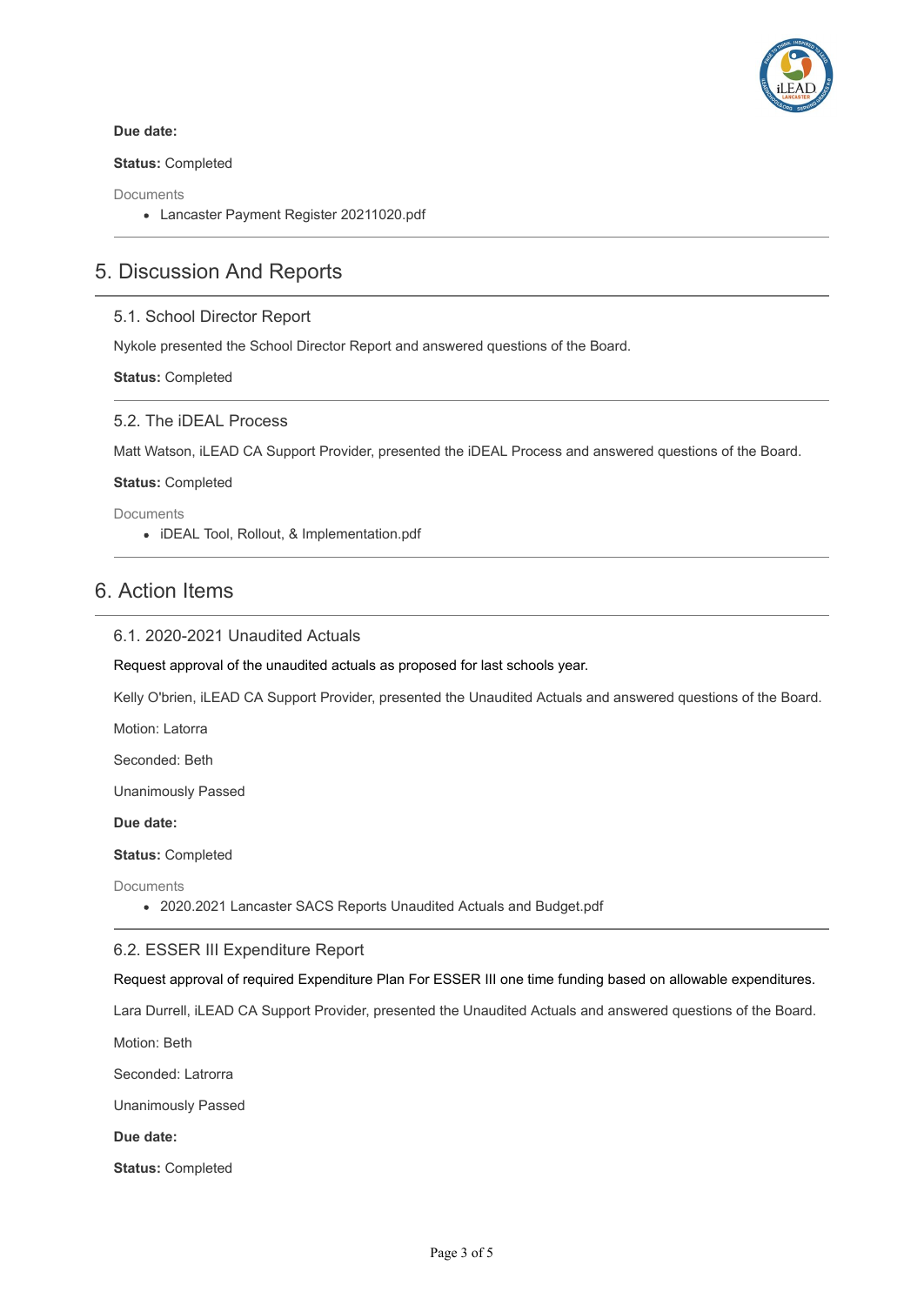

Documents

• iLEAD Lancaster Charter 2021-22 ESSER III Expenditure Plan DRAFT.docx.pdf

6.3. Revised - Independent Study Policy

Request approval of required revised Independent Study Policy based on newly adopted law by the State.

Kim Lytle, iLEAD CA Support Provider, presented the Unaudited Actuals and answered questions of the Board.

Motion: Beth

Seconded: Latorra

Unanimously Passed

**Due date:**

**Status:** Completed

Documents

• iLEAD Lancaster\_ Independent Study Policy(5245720.1).pdf

### 6.4. AB 361 Emergency Legislation Regarding Brown Act Meeting Requirements

Request approval of required Analysis of AB 361 Emergency Legislation regarding the ability of the Board and public to meet safely in person given measures to promote social distancing.

Kim Lytle, iLEAD CA Support Provider, presented the Unaudited Actuals and answered questions of the Board.

Motion: Beth

Seconded: Latorra

Unanimously Passed

**Due date:**

**Status:** Completed

**Documents** 

iLEAD Lancaster - AB 361 Emergency Legislation Regarding Brown Act Meeting Requirements.pdf

### 6.5. Revised Uniform Complaint Policy

Request approval of the Revised Unform Complaint Policy to follow the legal requirements for public concerns to be addressed.

Kim Lytle, iLEAD CA Support Provider, presented the Unaudited Actuals and answered questions of the Board.

Motion: Latorra

Seconded: Beth

Unanimously Passed

**Due date:**

**Status:** Completed

**Documents** 

• iLEAD Lancaster Uniform Complaint Policy.pdf

6.6. Assembly Bill 130 Resolution